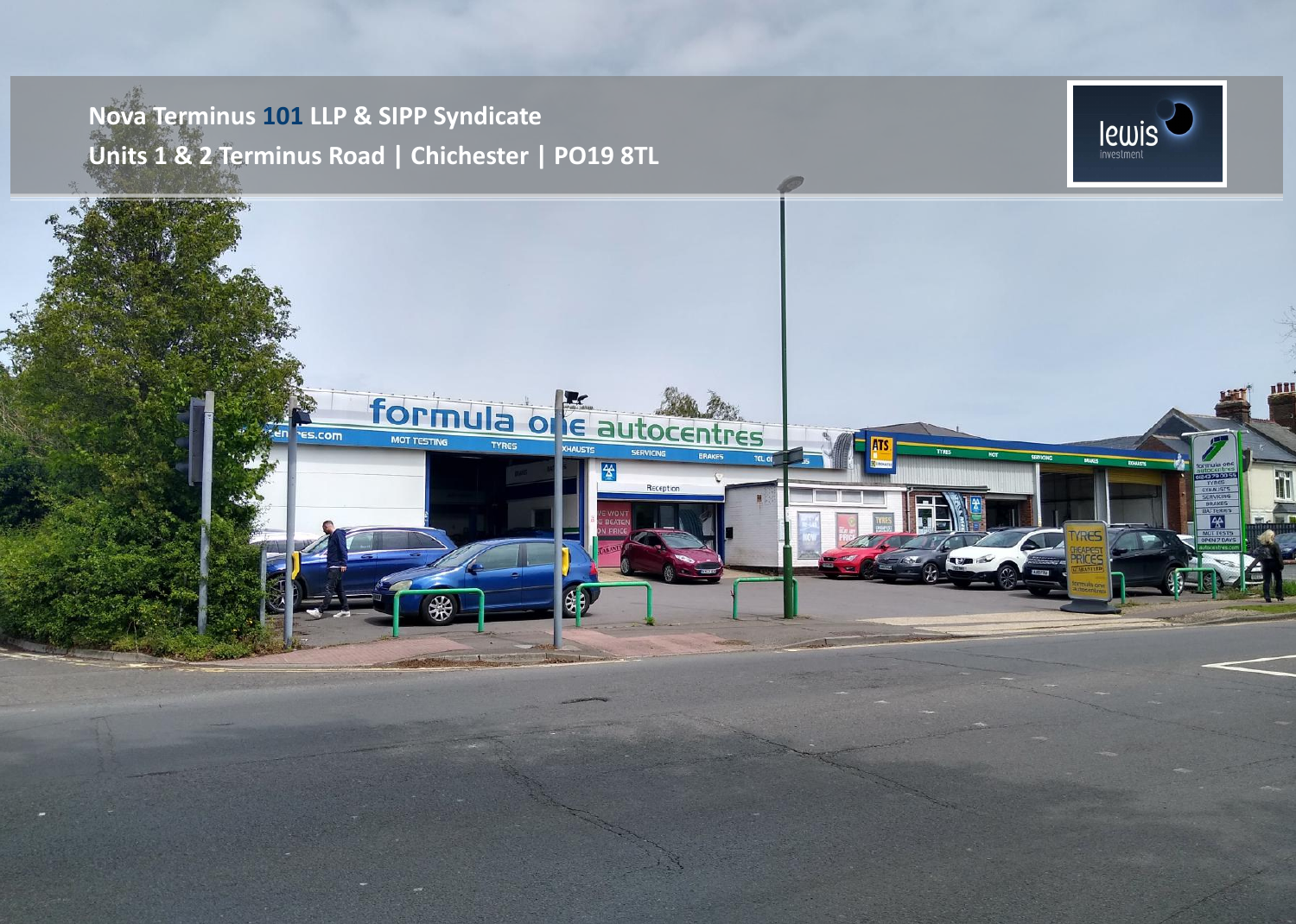## Summary of property and position

Located in the popular and affluent city of Chichester on Terminus Rd, the main artery through the primary industrial area of the city. The building is situated amidst a number of complimentary occupiers, such as ATS, Euromaster and several car showrooms. The subject property occupies a generous plot of 0.23 acres and comprises a 5,851 sq ft semi -detached warehouse unit of modern construction and extensively fitted out as an MOT station and car repair workshop. The property is let to the very strong covenant of Formula One Autocentres who have been trading throughout the pandemic.

## The Property

| <b>Purchase Price:</b> | £880,000                                |
|------------------------|-----------------------------------------|
| Tenure:                | Freehold                                |
| Tenant:                | Formula One Autocentres Ltd             |
| Lease:                 | 15 years from April 2015 (Break option  |
|                        | 2025)                                   |
| <b>Rent:</b>           | £51,600 per annum                       |
| <b>Rent Review:</b>    | 5 yearly upwards only to market rent    |
| <b>Repairs:</b>        | Tenant responsible for repairs, subject |
|                        | to a schedule of condition compiled at  |
|                        | the start of their tenancy.             |





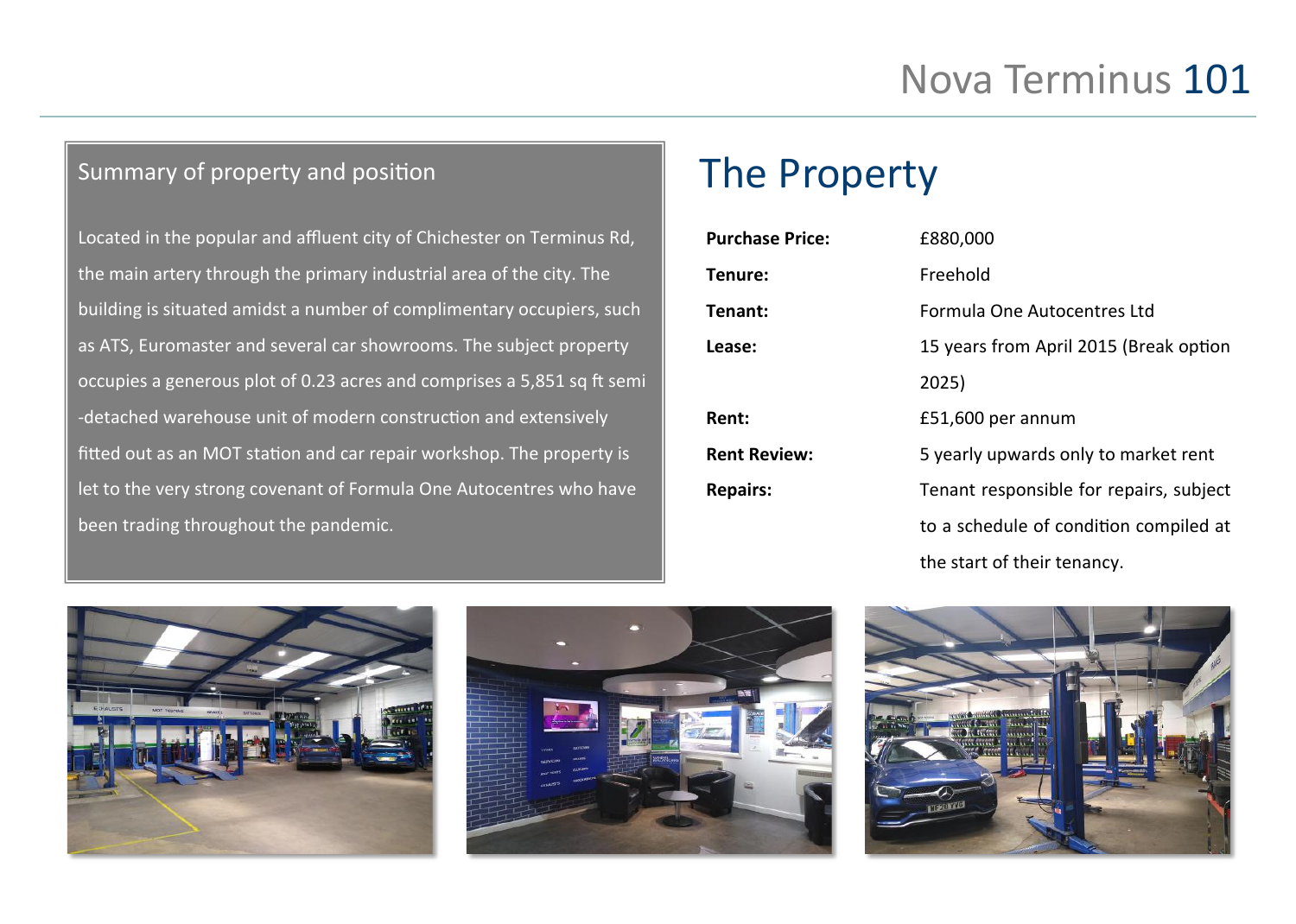# Nova Terminus 101

| <b>Description</b>                                                            | Total including VAT (£) |
|-------------------------------------------------------------------------------|-------------------------|
| Purchase price                                                                | 880,000                 |
| Stamp duty                                                                    | 33,500                  |
| Legal costs                                                                   | 10,800                  |
| Agents fees                                                                   | 10,560                  |
| Lewis purchase fee                                                            | 29,040                  |
| Options Fee / Float *                                                         | 5,000                   |
| Valuation                                                                     | 1,440                   |
| Total                                                                         | £970,340                |
| * = The float is designed to provide a buffer for any<br>unanticipated costs. |                         |

VAT will be reclaimed of circa £8,640 at first VAT quarter



### **The Investment**

We are delighted to present an opportunity for pension and LLP investments from suitably knowledgeable and experienced investors.

Please note there is no mortgage option on this property. The Immediate Income investors will accrue their share of the rent from day one after completion.

For further information please contact your personal adviser at Lewis.

## **Potential Return**

**The syndicate is buying this property at a gross yield of 5.86%.** 

## **Immediate Income**

**Income will be paid monthly in advance at 5.00% per annum before tax.** 

**Therefore, an investment of £25,000 will receive income of £101.16 per month.**

This document has been produced for information purposes. It is not intended to be an invitation to buy, or an investor to act upon the comments made, and all/any investment decisions should be taken with advice, having taken into account an appropriate knowledge of the investor's circumstances. Investors must satisfy key criteria before they can be considered eligible to invest. For further information please contact your personal adviser at Lewis.

The objective is to form a syndicate whose members can transfer in circa **£970,340** of funds.

Lewis' annual fee is 4% plus VAT of the rental income (currently £2,064 + VAT per annum), paid quarterly in advance. Lewis Property Services (UK) Ltd annual fee is 2% plus VAT of the rental income (currently **£1,032** + VAT per annum). If future rents increase, then so too will Lewis' ongoing fee.

Please note that the above annual fees will be discounted by 25% initially. The annual fee will be reviewed at the next rent review in 2025 with the intention of reverting to the standard rate.